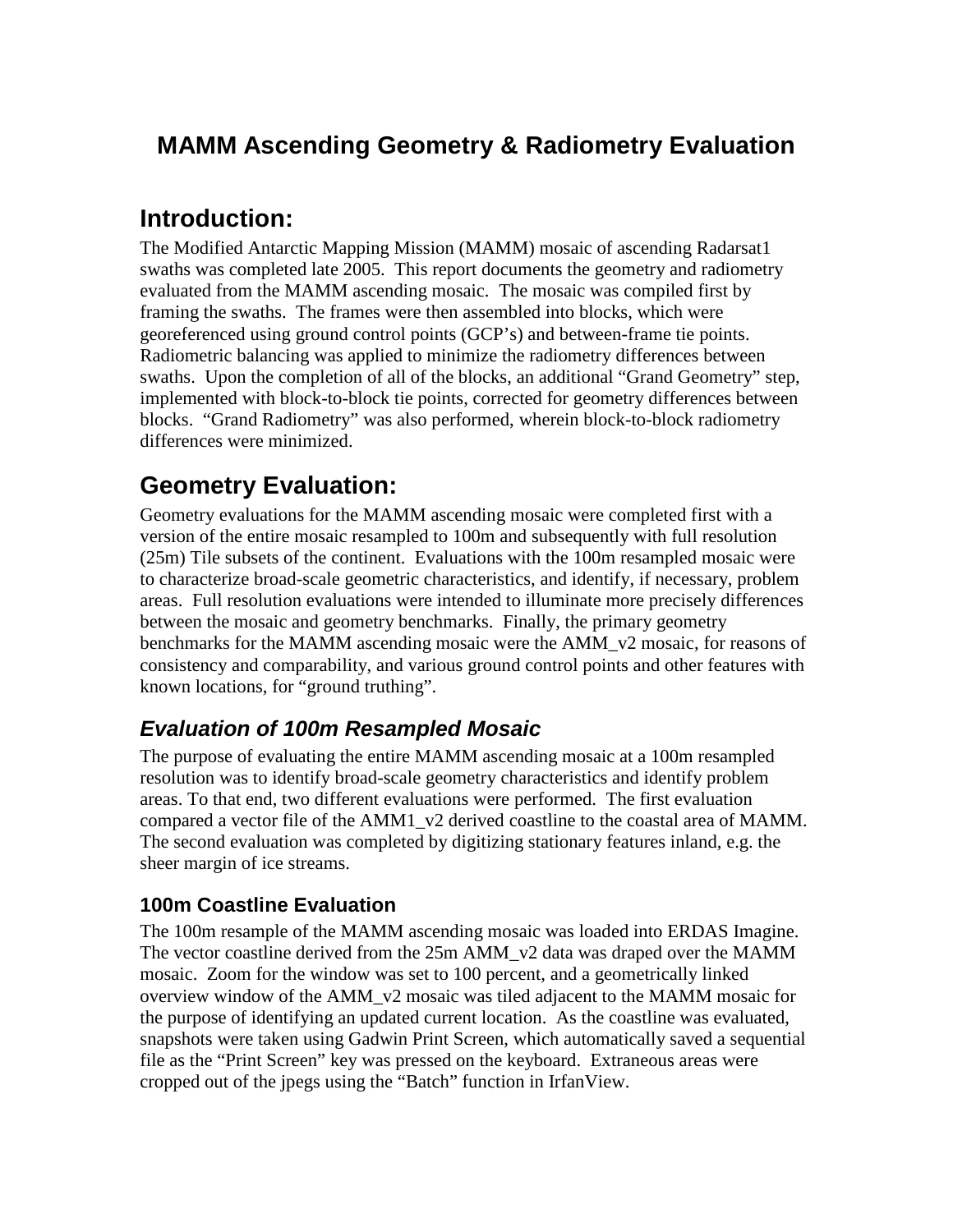#### **Results:**

 Seven areas of known rocky outcrops in the 100m Coastline comparison can be viewed in appendix A. These represent known stationary areas and served as a check for global or local displacements visible at the 100m scale. One area, labeled "Point 3" in the appendix, had notable and regular displacement to the northwest.

 The remaining 400+ areas evaluated along the coast can be seen individually, or as a slideshow on the CD enclosed with this report and contain no measurable offsets that cannot be attributed to changes in ice margins. A single exception is that there are some layover effects that can be observed on islands near the Antarctic Peninsula due to poor DEM data for the area.

#### **file:** *MAMM\_Ascending\_Coastline\_100m.pdf*

### **100m Interior Evaluation**

The interior evaluation was performed with ERDAS Imagine. The following areas were digitized to ArcINFO Arc files from the AMM1\_v2 mosaic and overlaid the MAMM mosaic or otherwise compared on a point by point basis: Lake Vostok, Vostok Station, the margin of ice stream flowing into Slessor Glacier, an island boundary in the Ronne Ice Shelf, an ice stream boundary in the Ronne, an ice stream boundary in the Ross Ice Shelf, an island boundary in the Ross, and the sheer margin along the remnants of Byrd Glacier in the Ross. No displacements were identified during this evaluation. **file:** *MAMM\_Ascending\_interior\_features\_100m.pdf*

## **Evaluation of 25m Mosaic Tiles**

### **25m Interior Feature Analysis**

The first evaluation of the mosaic at 25m resolution was completed on select tiles on the interior, where linear features digitized in the AMM\_v2 mosaic tiles, and overlaid MAMM tiles for identification of offsets. Seven regions were chosen for the evaluation based on the clarity of linear features on the interior that could be seen in both mosaics. The seven features were Vostok Station, the road to Vostok station along Vostok lake, Mulock Glacier in the Transantarctic Mountains, Byrd Glacier, a glacier in the Elsworth Mountains, Rutford Ice Stream, and Recovery Glacier. The two features associated with Vostok were the most consistent between mosaics, but none of the features analyzed had any offsets not attributable to satellite layover associated with DEM errors. **file:** *MAMM\_Ascending\_interior\_features\_25m.pdf*

## **25m Coastal Feature Analysis**

The final analysis performed on the mosaic was an analysis of GCP's, research stations, and some linear features in tiles along the coast. A total of 12 GCP's were checked along the coast, in addition to Palmer Station, Rothera Point, Dumon D'Urville Station, Davis Station, and Syowa Station, as well as some investigations into offsets found in the Bunger Hills region.

 All the points surveyed were within 3 pixels (approx 75m) of their location in AMM1, with the exception of points in the Bunger Hills region. Areas analyzed to all around the Bunger Hills region had no offsets, and the offsets found in the Bunger Hills